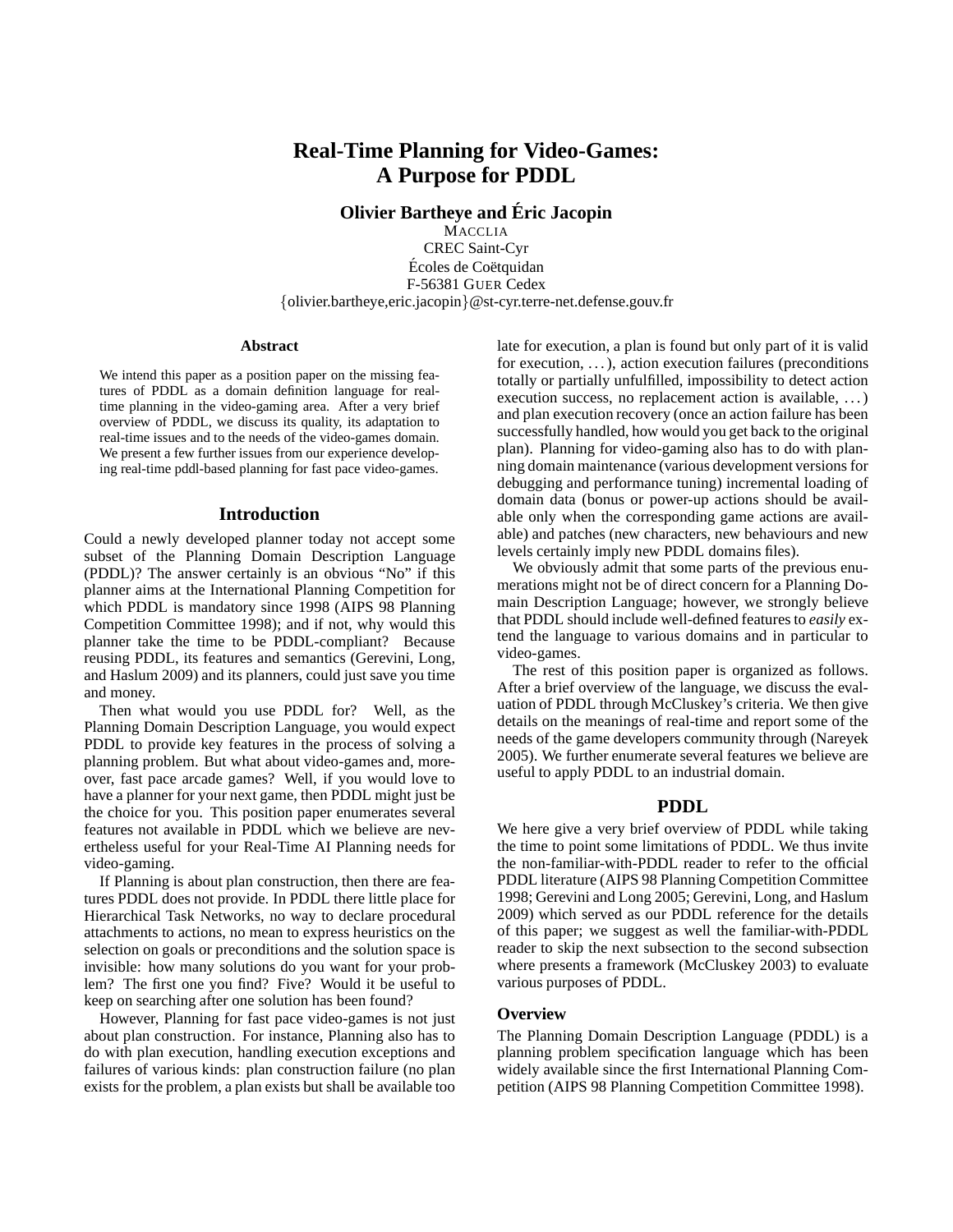A planning problem is made of a set of actions, an initial state and a final state. The plan construction activity looks for organizing actions so that the initial state is transformed into the final state. As actions manipulate states, both actions and states are made of the same basic element: logical formulas which describe (interesting) properties of your domain.

For instance, in PDDL you could write

(coordinates oz-wizard 12-i 10-j)

to describe that the bidimensional coordinates of the oz-wizard are 12-i and 10-j. Numbers can only appear as parameters of the four usual operations (+, \*, / and -) and of the usual binary comparison operators  $(>, <, =, >=$ and <=); for instance, in PDDL you could write

(>= (size oz-wizard-team) 4)

to describe that, for some reason, there must be at least 4 members of the oz-wizard-team. More complex properties can be expressed with quantifiers:

```
(forall (?w wizard)
(and (member ?w oz-wizard-team)
     (>= (size oz-wizard-team) 4)
     (coordinates front-door 12-i 10-j)
     (coordinates ?w 12-i 10-j)))
```
could describe that at least 4 members of the oz-wizard-team must be at the front-door of some building for some reason; note that a variable is prefixed with a ? and can be typed to restrict the interpretation of the formula: for instance, the above (universally quantified) formula states only wizards must be at the front-door.

As PDDL descends from the LISP programming language (Winston and Horn 1989), it makes heavy use of parentheses; although it is expected that video-game developers will hardly be familiar with LISP, we argue that PDDL is *not* a programming language but a description language and that its LISP roots can safely be forgotten while keeping in mind that parentheses go by pairs: for each opening ( there must be a closing ).

A state is a set of logical formulas and actions are made of two states: the first denotes the preconditions which must be achieved when the action is executed and the second, the effects, denotes the properties of your domain which are realized once the execution of the action is terminated. As an example, here is a PDDL action which trivially describes the bidimensional movement of a character in a game;

```
(:action move
 :parameters
      (?c - character
       ?x1 - coord-i ?y1 - coord-j
       ?x2 - coord-i ?y2 - coord-j)
 :precondition
      (and (coordinates ?c ?x1 ?y1))
 :effect
      (and (coordinates ?c ?x2 ?y2)
      (not (coordinates ?c ?x1 ?y1))))
```
where keywords prefixed with a : (e.g. **:effect**) introduce a specific section of an action. Consequently,

```
(move oz-wizard 1-i 1-j 12-i 10-j)
```
describes the action of moving the oz-wizard from one location to another; this expression, called <action-term> in the very first version of PDDL (AIPS 98 Planning Competition Committee 1998), has neither been modified nor enriched in the subsequent versions of PDDL.

PDDL evolved to version 3 (Gerevini and Long 2005), with new notable expressive power at each step such as durative actions. As it is not our objective to detail the expressiveness of PDDL, we refer the reader to the literature for the complete story (Gerevini, Long, and Haslum 2009) while noting that the semantics of PDDL, i.e. how a language feature must be interpreted, are not always trivial (e.g. the use of Büchi automata to express the semantics of state trajectory constraints (Gerevini, Long, and Haslum 2009, pages  $13-16$ )).

### **Quality**

One of the key feature of PDDL is to provide a family of languages; (Gerevini and Long 2005, page 7) enumerates 16 distinct values for the keyword **:requirements**. Each requirement defines a subset of PDDL with various features; for instance, the **:strips** requirement is the default requirement when no requirement is specified while some requirements, such as **:quantified-preconditions** or **:adl** implies others. These subsets allows for separate tracks in the International Planning Competitions in order to compare planners with similar features because not all planners are expected to support all the features of PDDL. But although PDDL started with the purpose of comparing AI Planners and still serves this purpose, its languages-withina-language feature rapidly pushed PDDL to the area of modelling languages.

As argued by McCluskey (McCluskey 2003) a language is not only a matter of features but also a matter of quality, specially when the evolution of the language blurred its initial purpose. Thus, (McCluskey 2003) presents several criteria to evaluate the quality of PDDL version 1.2 (AIPS 98 Planning Competition Committee 1998) for various purposes:

- 1. Simple, clear, precise syntax and well-researched semantics,
- 2. Adequate expressiveness,
- 3. Clear mechanisms for reasoning,
- 4. Maintenance (also referred to as hidden dependencies or locality of changes),
- 5. Closeness of mapping/customisation,
- 6. Error-proneness,
- 7. Reusability,
- 8. Guidelines and tool support,
- 9. Structure,
- 10. Support for operational aspect.

Let us give a short explanation for the following four criteria: Closeness questions the ease of customization of language so that "it can fit well in applications"; Errorproneness relates to the language design decisions in order to discourage errors, could for instance lead PDDL to first support several build configurations of game projects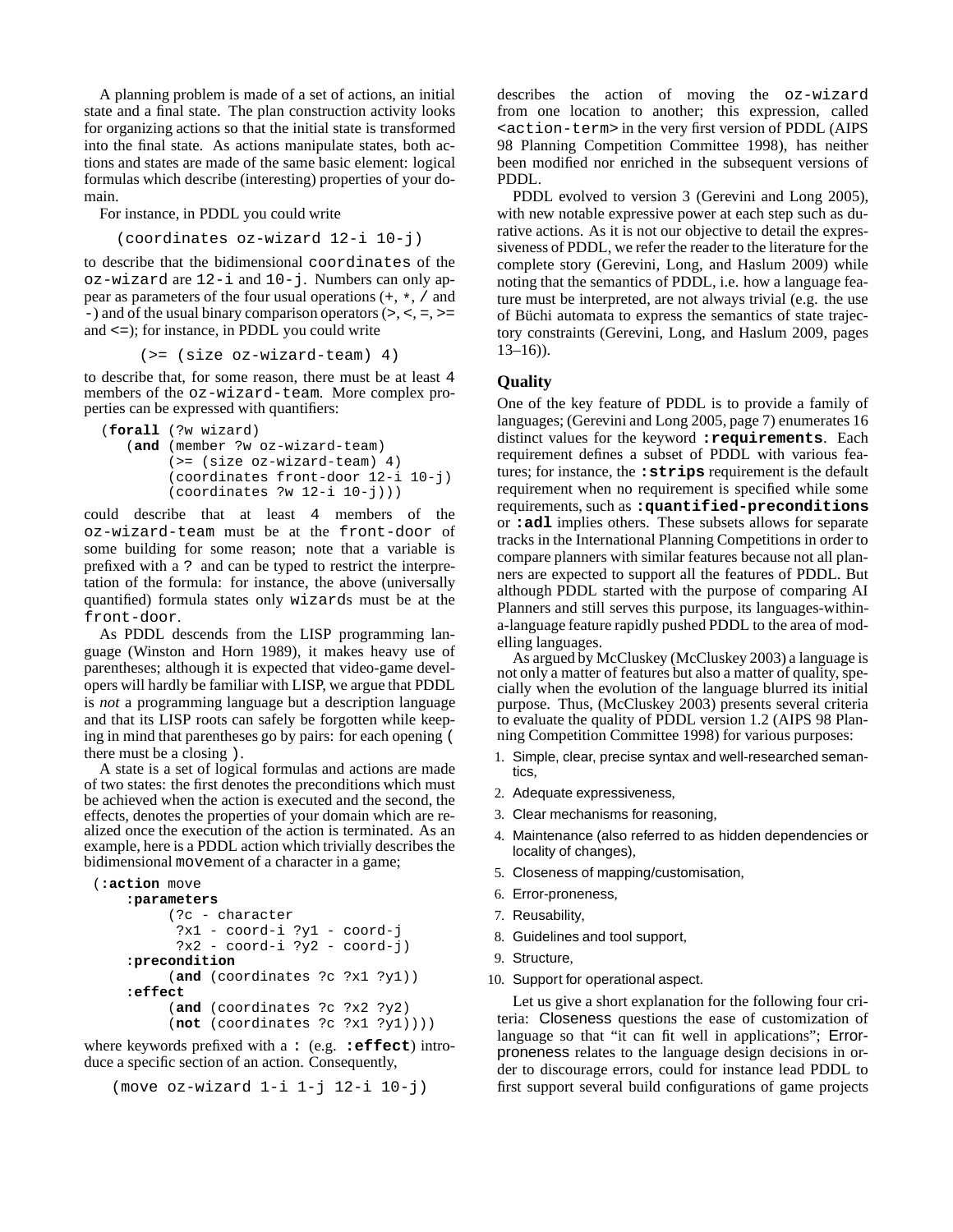and consequently debugging features (West 2005) (e.g. spying of variables, formulas and actions just as in Prolog); Structure questions the "mechanisms that allow complex actions, complex states and complex objects to be broken down into manageable and maintainable units"; Support for operational aspect questions the predictability of the PDDL model of the domain: can it be translated efficiently? What kind of planner should be used with the model?

Criteria  $(1)$  to  $(3)$  are classically related to a computer science programming language and (Gerevini, Long, and Haslum 2009) addresses criteria (1) and (2) for today's version 3 of PDDL.

Criteria (4) to (10) are related to software engineering and thus are of concern to the video-game industry as a software industry. (AIPS 98 Planning Competition Committee 1998, page 14) admits that "it is often convenient to break the definition [of a domain] into pieces" and introduces the addendum construct and the :extends keyword to allow to add data to an existing domain thus addressing criteria (4), (7) and (9). These constructs, however, do not seem to survive the subsequent versions of PDDL, leaving the users with the development and maintenance of large planning domain files which simply take both time and memory to load. Really worse in our experience, is a large set of actions which must be loaded in one time as part of a planning problem definition file: if some of these actions reveal themselves to be unnecessary for a given phase of the game, they unnecessarily increase the search space and consequently increase the planning runtimes.

### **Real-Time**

Performance is an issue for Real-Time software and so it is for the fast pace games of today, from arcade games to First Person Shooters. Let us first explain what we mean by realtime (Douglass 1999) in the video-games domain:

- 1. Real-time does not mean real fast but means the speed of the game: AI Planning does not lower the quality of entertainment/playability of the game,
- 2. Real-time means hard deadlines: late data is at best worthless data and at worst bad/wrong data. Missing a hard deadline constitutes a system failure of some kind: for instance, the death of a non-playable character or even worse, the death of the player's character,
- 3. Real-time means soft deadlines: late data, e.g. a plan of actions, may still be good data if execution coupled to exception handling can handle it,
- 4. Real-time means embedded: AI Planning exists inside a larger system, i.e. the game engine. The computation resources are shared among many important modules,
- 5. Real-time means interaction with sensors and actuators: it is the mean to acting in the game, to assess game situations for planning problem generation, to represent game level objectives for game trust.

Taken literally, none of these real-time issues are handled by PDDL which represents time in actions and then consequently in plans, but neither in the search space nor in the solution space: heuristics which could prune the search space (Botea, Müller, and Schaeffer 2003) are ignored and there is no way to express constraints on the number of solutions.

Embedded-ness and real-time interaction may not be of any concern to PDDL, but as AI Planning only is a module into a larger system, interfacing with this system or other modules is an essential feature; (Orkin 2006), for instance, uses procedural attachment to actions in order to connect to the Finite State Machines of the game.

#### **Video-Games**

Taken from (Nareyek 2005), here are some of the AI Planning requirements from the working group on Goal-Oriented Action Planning from the International Game Developers Association:

- 1. HTN/Hierarchical planning functionality is considered as very useful,
- 2. About the basic ingredients of what constitutes a planning problem and a planning domain: more complex data type than simple TRUE/FALSE for state variables should be possible, like numbers and object/links,
- 3. We also need the power of temporal qualifier for states. For now, temporal intervals seem to be the best choice for this,
- 4. We certainly have to pay more attention to the potential integration with scripting, the need to have a very first action determined as quickly as possible, and graded quality results for plan optimization.

These four requirements all directly relate to PDDL which uses various formulas (e.g. predicates, universal and existential) to describe states and actions. As Hierarchical Task Networks (HTN) are networks of actions, their use in a PDDL-based game entails a description syntax and semantic in PDDL. The reader is referred to (Armano, Cherchi, and Vargiu 2003; Botea, Müller, and Schaeffer 2003) for propositions on extending PDDL to hierarchical planning. As, previously mentioned (cf. the previous PDDL overview) numbers in PDDL can appear as function parameters and not as constant parameters for predicates; instead, stringlike constants are used (see the very first PDDL sentence above). But complex data structures, for instance regarding durations and various temporal qualifiers for states, certainly are provided by PDDL.

However, PDDL does not provide a direct interface to "the outside" through links of any kinds (this includes the impossibility for procedural attachment) and, consequently, scripting. It might not be obvious that scripting for videogames is related to PDDL, but if Scheme (Abelson, Sussman, and Sussman 1997) was as popular as LUA in the video-game community (see (Millington and Funge 2009, Section 5.10) about Scheme-based AI scripting in games), both scripting and procedural attachment would be immediate in PDDL. As both compilation of Scheme and interfacing Scheme with procedural languages (such as C) are well-mastered topics (Queinnec 1997), various steps could be taken from Scheme to LUA (or Scheme to various virtual machines).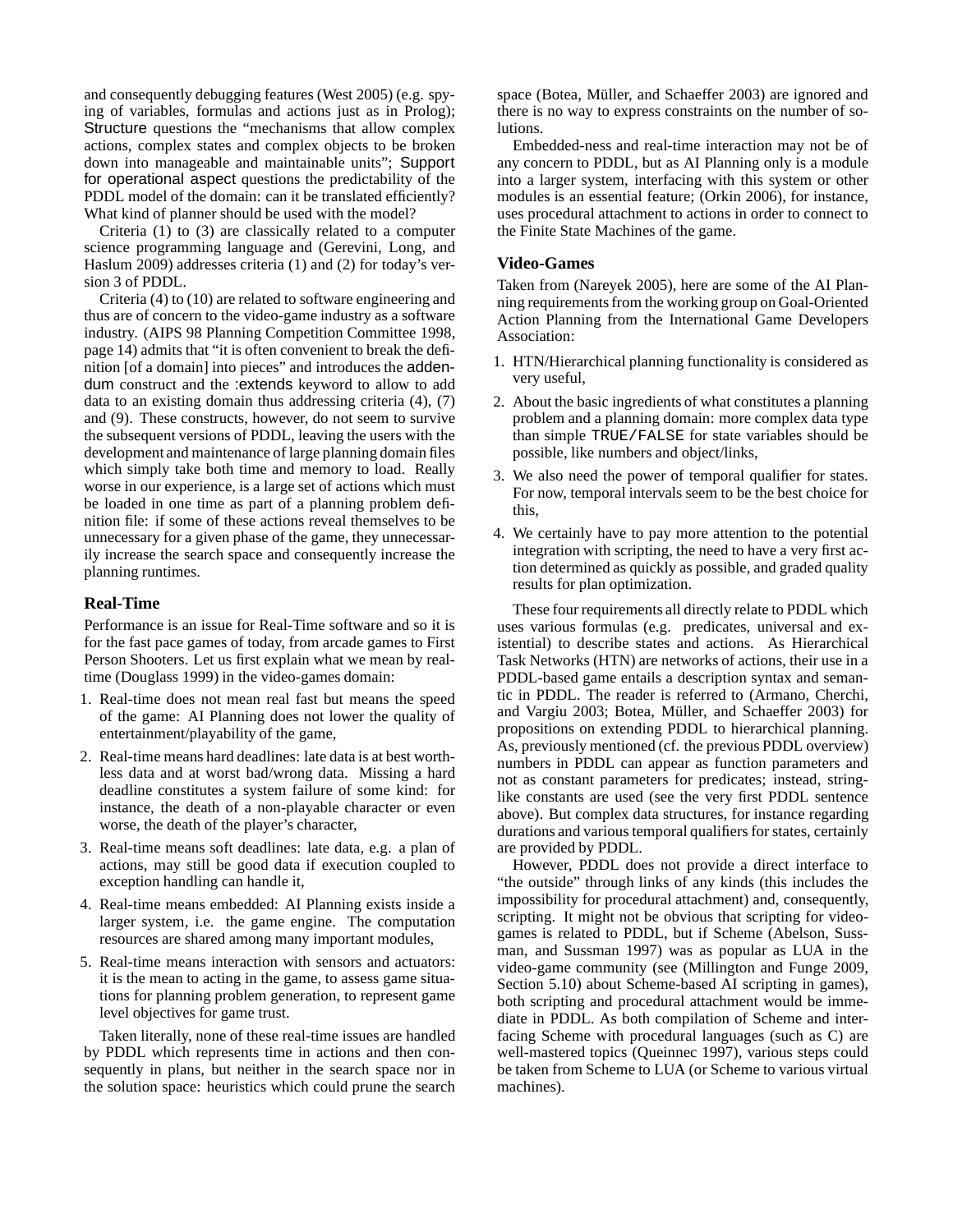## **Further issues**

We mentioned build configurations and debugging, but here are several other issues PDDL does not address:

- 1. Documentation, version control,
- 2. Patches (new objects, new levels, new behaviours, . . . ),
- 3. Failure recovery (what must be done when no plan is found? When an action cannot be executed? When one cannot recognize whether an action has successfully been executed,  $\dots$ ),
- 4. Exceptions (responsiveness to unexpected events).

C++ has header files for class declaration and source files for operation definitions and accordingly defines two file extensions: ".h" for header files and ".cpp" for source files. In PDDL, there are files for domains (types, predicates, functions, actions, ...), for problems (constants and their possible types, **:init**ial and **goal** states, . . . ), and for solutions; but PDDL does not define any (specific) file extension, leaving their management to version control systems. This indeed is a superficial requirement for PDDL; however, could you imagine an application with no file extension today? In the same superficial spirit, do you know of any language which does not include a syntax for comments? Well, although LISP comments are probably the most appropriate (in LISP, a comment begins with two "**;**"), PDDL does not even propose a syntactic form for comments. In the same spirit, no specific textual documentation is suggested although debugging and release configurations definitely concern modelling languages as well as programming languages; although clearly rudimentary, LISP provides documentation of LISP functions with a simple string and the **:documentation** and **:verbose** keywords to record and print this string (Steele 1990).

Patches with new game objects, levels, characters and behaviours might appear as only concerning game content, but does in fact concern PDDL: for instance, new behaviours means new actions, new game objects and new levels mean new formulas to describe them. The incremental loading of PDDL files would greatly ease the gathering of such domain descriptions; however, as noted earlier, both the addendum construct and the :extends keyword are longer PDDL members.

According to (AIPS 98 Planning Competition Committee 1998) PDDL only seems to be interested in solutions: failure is not an option for PDDL. But as we discuss with hard real-time deadlines, late data may just be wrong data: the returned solution simply is no longer a solution. Or some characters may just die waiting for a solution from the AI Planner. Consequently, and this is related to heuristics, we believe new kinds of solution files should be introduced: such files would contains plans but would just come from a library of plans and could be executed prior to AI Planning (taking cover is not only relevant for human soldiers), during search or after search when it fails or when execution fails. That is, if the game takes actions to keep a character alive, why not put these actions in a PDDL file? Then, we need to distinguish such files from solution files created by the search.

## **Priorities**

If we could pull the strings for PDDL, we would certainly begin with the introduction of heuristics: ordering of the preconditions of actions and ordering of actions during search.

Secondly, we would allow for Scheme-based procedural attachment and would favour the development of a Scheme to LUA compiler.

Third, despite HTNs are interesting complex plan structures, we would rather look at introducing execution :pragmas in PDDL solutions files to describe interruptions and execution alternatives: if the AI planner spent some effort to propose a plan of actions, it might worth considering adding information to this plan to back up the failure of actions. An exception-like PDDL construct is what actually would suit us the most. Accordingly, we would find debugging directives to print information in a console during plan execution very useful.

Finally, as superficial as it may look, we would be very happy with file extensions. We currently have megabytes of PDDL files all with the same ".pddl" extension although these files have clearly not the same semantic (a domain file has nothing to do with a solution file).

#### **Conclusion**

The reader might reach this point with the belief that we are pessimistic about PDDL and its use in video-games. On the contrary, we believe that the AI Planning community is lucky to possess PDDL and we would have been unable to produce such an enumeration if PDDL had not helped us succeed in connecting an AI Planner to various video-games (Bartheye and Jacopin 2007; 2008; 2009a; 2009b): PDDL actually can be used for video-games. That's not the question. The question is how can we make it popular?

In a recent survey of the readers of the Game Developer Magazine and of attendees of the Game Developers Conference, game developers "cited ease of development as the top criteria than any other consideration" (Remo 2009) to pursue the development on a given platform. We consequently believe it is important to *ease* each step in the mastering of PDDL, not by providing new AI Planning features, but by first reinforcing the software engineering features of PDDL and second by introducing plan execution features into PDDL.

We intended this paper as a position paper, thought provocative, and we hope that at least, it shall provoke discussions and debates.

#### **Acknowledgements**

We wish to thank our anonymous reviewers for their helpful remarks and Michael Buro and Carlos Linarès for giving us the opportunity to improve this position paper.

#### **References**

Abelson, H.; Sussman, G. J.; and Sussman, J. 1997. *Structure and Interpretation of Computer Programs*. MIT Press. AIPS 98 Planning Competition Committee. 1998. PDDL – the Planning Domain Definition Language (version 1.2).